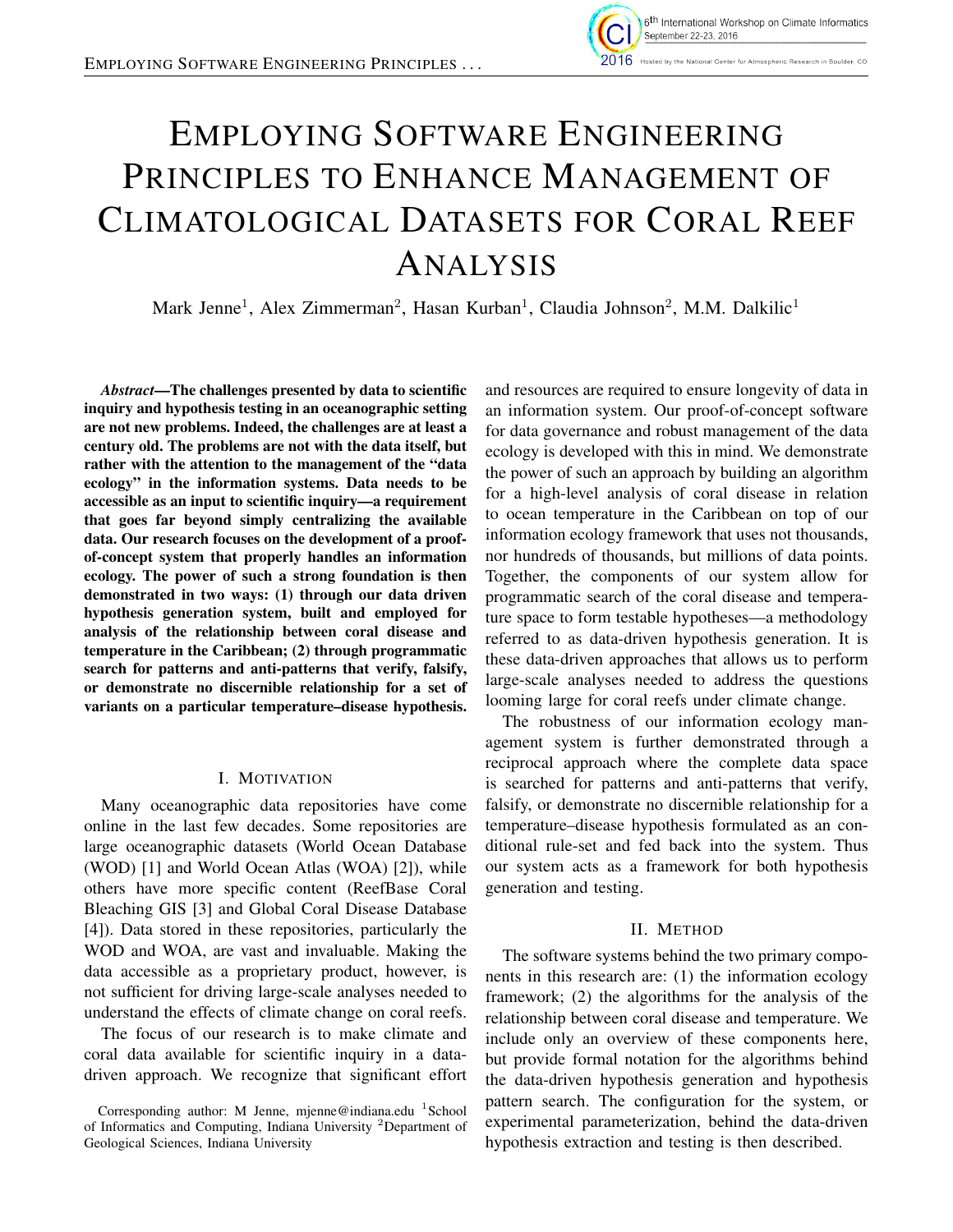

2016 Hosted by the National Center for Atmospheric Research in Boulder, CO

Rather than following the traditional computational science approach of ushering all of the data to the algorithm and building out the algorithm to incorporate the elements of transformation, management, and processing of the data, we isolate the non-research related procedures and push them to the data. Together, this set of procedures and the controlling software around them, form the backbone of what we are calling our information ecology framework. This system accomplishes two major goals: (1) provisioning a robust data manager with all necessary extraction, transformation, and loading procedures; (2) isolating the processes involved in the scientific inquiry of the algorithm development.

With the data ecology framework in place, the algorithmic components focus on the search of the data space and extraction of isolated trends in the data for hypothesis testing (Alg. 1) and assessment of those trends against a particular hypothesis or hypotheses formulated as a logical rule-set (Alg. 2). As a first pass, our approach leverages a naive quasi-clustering technique for establishing spatial bounds for the geographic extent of coral disease outbreaks and is followed by a search of the large temperature data space for local representative ocean temperature data. The new spatially and temporally associated data are then used to produce visual analytic tools for expert analysis from which individual, testable hypotheses are extracted for further consideration. Hypotheses formed from these trends can then be plugged back in as rule-sets guiding pattern search through the data. This methodology employs data-driven hypothesis generation by trading in the necessity for explicit, testable claims to drive experimental setup in favor of general pattern search within the data pertaining to the relationship between coral disease and temperature.

Reviewing individual geographic locations reveals a potential causal relationship between thermal stress anomalies followed by disease outbreaks. Or stated succinctly: for a particular geographic location, where the annual average sea surface temperature exceeds the regional average during the time period of 1970 to 2009 by some threshold (antecedent), we expect to see an increase in coral disease at that location in the following year (consequent). Forming a similar metric to those presented by Selig, et al [5] for testing temperature–coral disease trends, we translate this hypothesis into a logical rule-set and programmatically search all geographic locations for all instances that support and refute the hypothesis. The consequent of this rule is whether there is an increase [verifies], a reduction [falsifies], or no change [inconclusive] in

#### Algorithm 1 Coral Disease Temperature Analysis

- 1: **INPUT** data  $\{\Delta_1, \Delta_2\}$ , config  $\Phi$
- 2: OUTPUT Temperature–Disease Timelines  $A_1, \ldots, A_n \in A$
- 3: %% assume that each  $A_i$  is a tuple  $(lat,lon, D \in \mathbb{R})$  $\Delta_1, \mathsf{T} \in \Delta_2, \mathsf{Y}$
- 4: %% where each  $Y_i \in Y$  is  $(y, D_i \subset D, T_i \subset T, C)$
- 5: %% y is the year,  $D_i$  is the subset of coral diseases at this location for year  $y$ ,  $T_i$  is the subset of temperatures at this location for year y
- 6: %% C is the list of corals affected by disease at this location
- 7: %% cluster disease instances
- 8: for  $x \in \Delta_1$  do
- 9: flag  $\leftarrow$  false
- 10: for  $A_i \in A$  do
- 11: **if**  $\mathbf{x}$ .distance( $A_i$ .lat,  $A_i$  $\Phi$ .radius then
- 12:  $A_i \cdot D \leftarrow A_i \cdot D \cup \mathbf{x}$

13: 
$$
flag \leftarrow true
$$

- 14: end if
- 15: end for
- 16: if !flag then
- 17:  $A \leftarrow A \cup A(\mathbf{x})$
- 18: end if
- 19: end for
- 20: %% associate temperature data with disease clusters
- 21: for  $A_i \in A$  do
- 22: for  $Y_j \in A_i$ . Y do
- 23:  $itr \leftarrow 0$
- 24: while  $\|resultSet\| = 0 \wedge itr < \Phi.maxItr$  do 25:  $results \leftarrow Query(\Delta_2, A_i, Y_j.y, \Phi.read +$  $(\Phi$ *rad*  $*(itr/2))$
- 26: end while
- 27: **if**  $\|resultSet\| = 0$  then
- 28:  $A_i.\mathsf{T} \leftarrow Query(\Delta_2, Y_j.y)$
- 29: else

```
30: A_i. T \leftarrow \text{resultSet}
```
- 31: end if
- 32: end for
- 33: end for
- 34: %% process temperature-disease timelines
- 35: for  $A_i \in A$  do
- 36: for  $Y_j \in A_i$ . Y do
- 37:  $Y_j \cdot D_j \leftarrow A_i \cdot D.W \text{ here}(x \Rightarrow x \cdot \text{year} = Y_j \cdot y)$ 38:  $Y_j \cdot \mathsf{T}_j \leftarrow A_i \cdot \mathsf{T}. Where(x \implies x.year = Y_j \cdot y)$ 39:  $Y_i$ . $C \leftarrow Y_i$ . $D_i$ . $Select(x.genus Species \implies$  $x)$ 40: end for

```
41: end for
```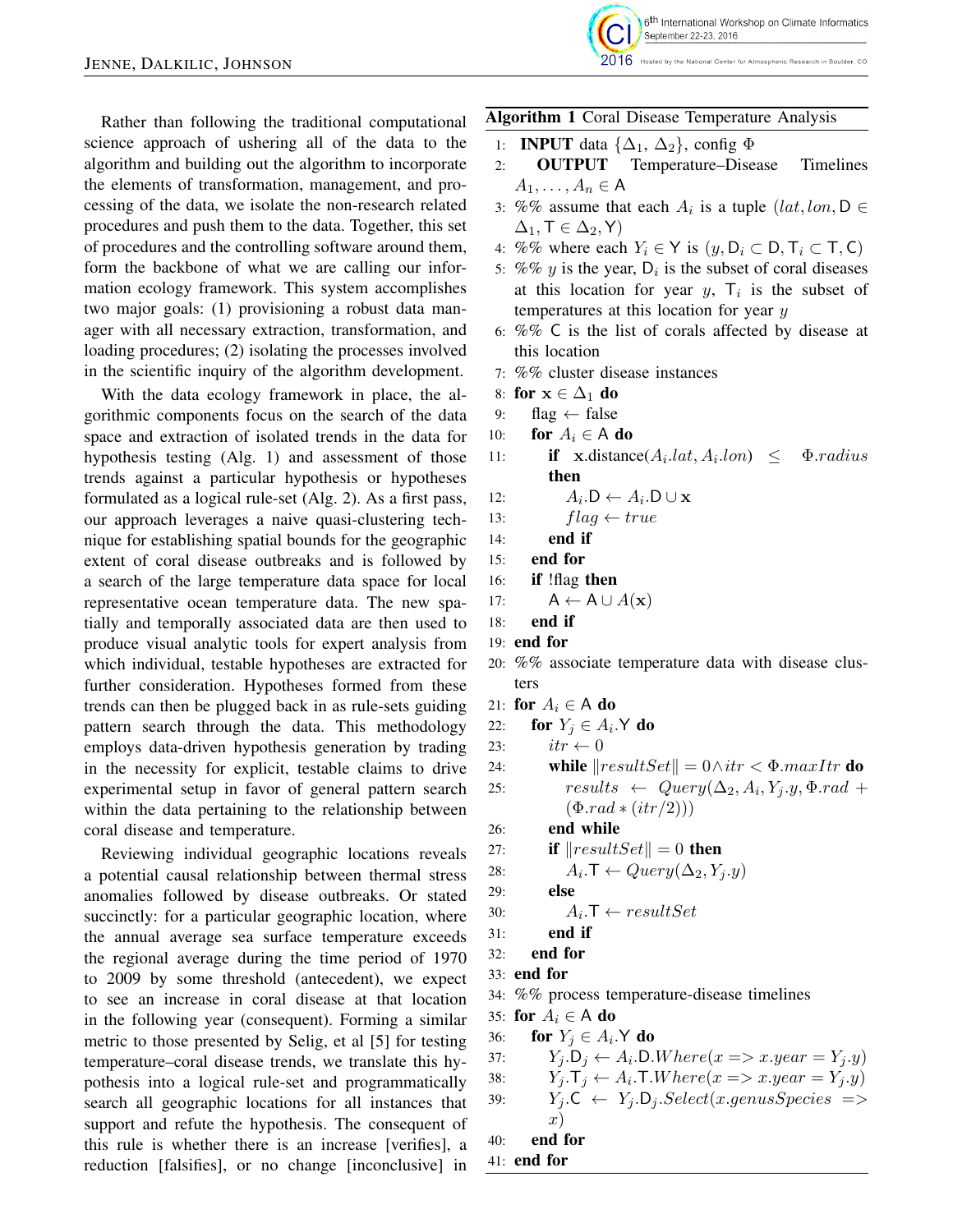coral disease instances following a true evaluation of the rule antecedent. Four variants of the rule with the threshold ranging from  $1^{\circ}$ C to  $4^{\circ}$ C are tested. Results are presented in Table 1.

| Algorithm 2 Temperature-Disease Hypothesis Search |  |
|---------------------------------------------------|--|
|---------------------------------------------------|--|

- 1: INPUT Temperature–disease timelines  $A_1, \ldots, A_n \in A$ , Hypothesis Rule R
- 2: OUTPUT Pattern sets that verify V, falsify F, and demonstrate no discernible relationship I
- 3:  $%$ % assume that each  $A_i$  and all of the constituent variables have the same meaning as those presented in Algorithm 1.

4: for  $A_i \in A$  do

```
5: for Y_j \in A_i. Y do
```

```
6: if AntecedentMatch(R.Ant, Y_i, T_i) then
7: if Consequently erify(R. Con, Y_i.D_i)then
8: V \leftarrow V \cup Y_j9: end if
10: if ConsequentFalsify(R.Con, Y_i.D_i)then
11: \qquad \qquad \mathsf{F} \leftarrow \mathsf{F} \cup Y_i12: end if
13: if ConsequentInconclusive (R. Con, Y_i, D_i)then
14: \mathsf{l} \leftarrow \mathsf{l} \cup Y_i15: end if
16: end if
17<sub>·</sub> end for
18: end for
```
#### III. EVALUATION

The results presented here are in the context of both a big data problem and large-scale analyses. Making use of our data ecology framework, our algorithm for datadriven hypothesis generation regarding the temperaturecoral disease relationship in the Caribbean was able to integrate and process the complete coral disease catalog presented by ReefBase and the complete ocean temperature data set hosted in the WOD. Grouping the 5,038 coral disease records into spatial clusters yielded 293 distinct geographic locations for analysis. At each location, respective temperature data subsets were selected from the more than 62 million data points available. The resulting coral disease and temperature sets were grouped together and visualized for extraction of testable hypotheses. We now address components of a compound hypothesis stating that a  $2^{\circ}$ C temperature rise and pH reduction of about 0.1 are more than



Hosted by the National Center for Atmospheric Research in Boulder, CO

| <b>TSA</b>        | Verify | Falsify | Inconclusive |
|-------------------|--------|---------|--------------|
| $>1^{\circ}C$     | 68     | 67      | 1625         |
| $>2^{\circ}C$     | 29     | 28      | 539          |
| $\geq 3^{\circ}C$ | 11     |         | 126          |
| $>4^{\circ}C$     |        |         | 23           |

TABLE I: Compound Hypothesis Analysis

Cases that verify, falsify, or demonstrate no discernible relationship for the temperature–coral disease hypothesis for *thermal stress anomalies (TSA)* ranging from  $1^{\circ}$ C to  $4^{\circ}$ C.

sufficient to cause extensive stress and mortality to corals [6]. Our hypothesis regarding regional thermal stress anomalies preceding coral disease outbreaks was formed as a logical rule-set and fed into the system to see if the trends in the data verify or falsify the hypothesis. The results are found in TABLE I. It is informative that in the Caribbean, the data show verification/falsification counts are similar for  $\leq 2$  °C, but  $> 2$  °C the hypothesis appears valid. As importantly, we observe that the data show relatively few instances of coral diseases at these temperatures, likely because these temperatures are rarely observed in the Caribbean, especially when all depths of the ocean are pooled together. This data-driven hypothesis generation technique suggests, for the high temperatures, an analysis of the shallow water temperatures separate from the deeper, cooler waters would be warranted, and would further test the hypothesis relating high temperatures to coral diseases.

This data-driven hypothesis generation and testing approach explores a proof-of-concept through a hypothesis rule-set and, as such, suffers from an incomplete picture of the biotic data. Incorporation of additional data *e.g.*, reef coverage, coral counts, coral mortality, would help the construction of a more complete model.

Here we have demonstrated the benefit that a robust information ecology management system lends to hypothesis generation and testing. Use of our system made the individual data sets involved easily accessible as input to our scientific inquiry, which allowed us to perform Caribbean-wide analyses in exploring the relationship between ocean temperature and coral disease. Proper data management in concert with these data-driven approaches will further allow us to perform large-scale analyses needed to address the questions looming large for coral reefs under climate change.